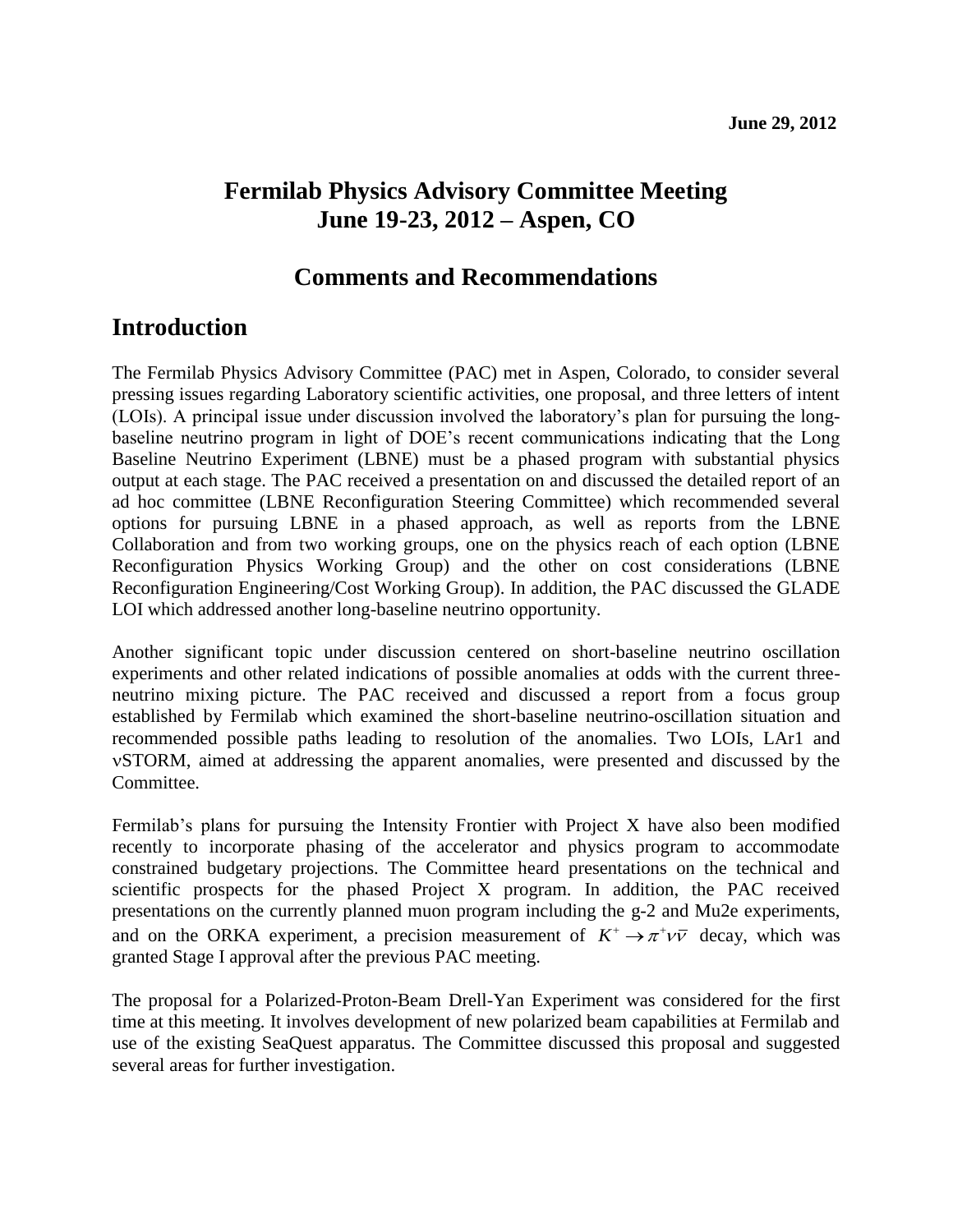The Committee also heard status reports dealing with other important aspects of the Fermilab program including the Energy Frontier experiments, Cosmic Frontier activities, accelerator development and operations, detector R&D, and neutrino factory/muon collider development. The Energy Frontier experiments are proceeding actively to determine the Higgs mass and to search for new physics. Announcements from the LHC experiments dealing with the Higgs search are reported to be imminent.

Planning for Fermilab's role in the future of high energy physics was also discussed along with a presentation regarding the next "Snowmass" community planning exercise. The PAC discussed concerns about the uncertainties in the LBNE project and its impact on planning for other significant aspects of a diversified scientific program at Fermilab. This uncertainty has affected the PAC's evaluations of virtually every aspect of the future experimental portfolio of Fermilab.

The Committee greatly appreciates the time and effort required of the proponents and presenters to prepare the reports for this PAC meeting. The Committee also thanks the Fermilab Director for reporting on the overall status of the Laboratory programs and key issues facing the Management. On the occasion of the approaching retirement of Jeff Appel, the PAC wishes especially to thank him for his dedicated and effective service to this Committee and to Fermilab.

The following comments and recommendations relate to the pressing issues above, the proposal, the three LOIs, and other issues raised by the presentations.

## **Long-Baseline Neutrino Experiment (LBNE)**

The PAC reaffirms its strong endorsement of the physics goals of the Long-Baseline Neutrino Experiment (LBNE). The observation of CP violation and determination of the mass hierarchy for neutrinos are key missing pieces in the puzzles of the fermion masses and the origin of the observed baryon asymmetry in the Universe. A large liquid-argon detector, if sited underground, would also provide significant reach in the search for proton decay, as well as detailed information about neutrinos emitted from supernova explosions. The large observed value of  $\sin^2(2\theta_{13}) = (0.092 \pm 0.016$  (stat)  $\pm 0.005$  (syst))assures that the physics goal of measuring CP violation is achievable if the phase is not too close to 0 or  $\pi$ .

As a consequence of the March 19, 2012, letter from the DOE, Fermilab has been leading an intense effort to reconfigure the LBNE project into stages, each satisfying constraints on both total cost and peak spending and having its own physics justification. The Committee is impressed with the effort by the Laboratory and the LBNE Collaboration in preparing staged options, using strong community involvement, on an extremely short time-scale. A national Steering Committee, with Working Groups for physics and engineering/costing, has produced a draft interim report that finds three viable options under the tight constraints: (1) a 30 kT surface detector at Ash River (810 km) using the NuMI off-axis (narrow-band) beam, (2) a 15 kT 2,340ft- underground detector at the Soudan Laboratory (735 km) using the NuMI on-axis (wideband) beam, and (3) a 10 kT surface detector at Homestake (1300 km) with a new beam line. Excellent presentations of the physics considerations for the options in an international context, the engineering/cost issues, and the reaction of the LBNE Collaboration were given to the PAC.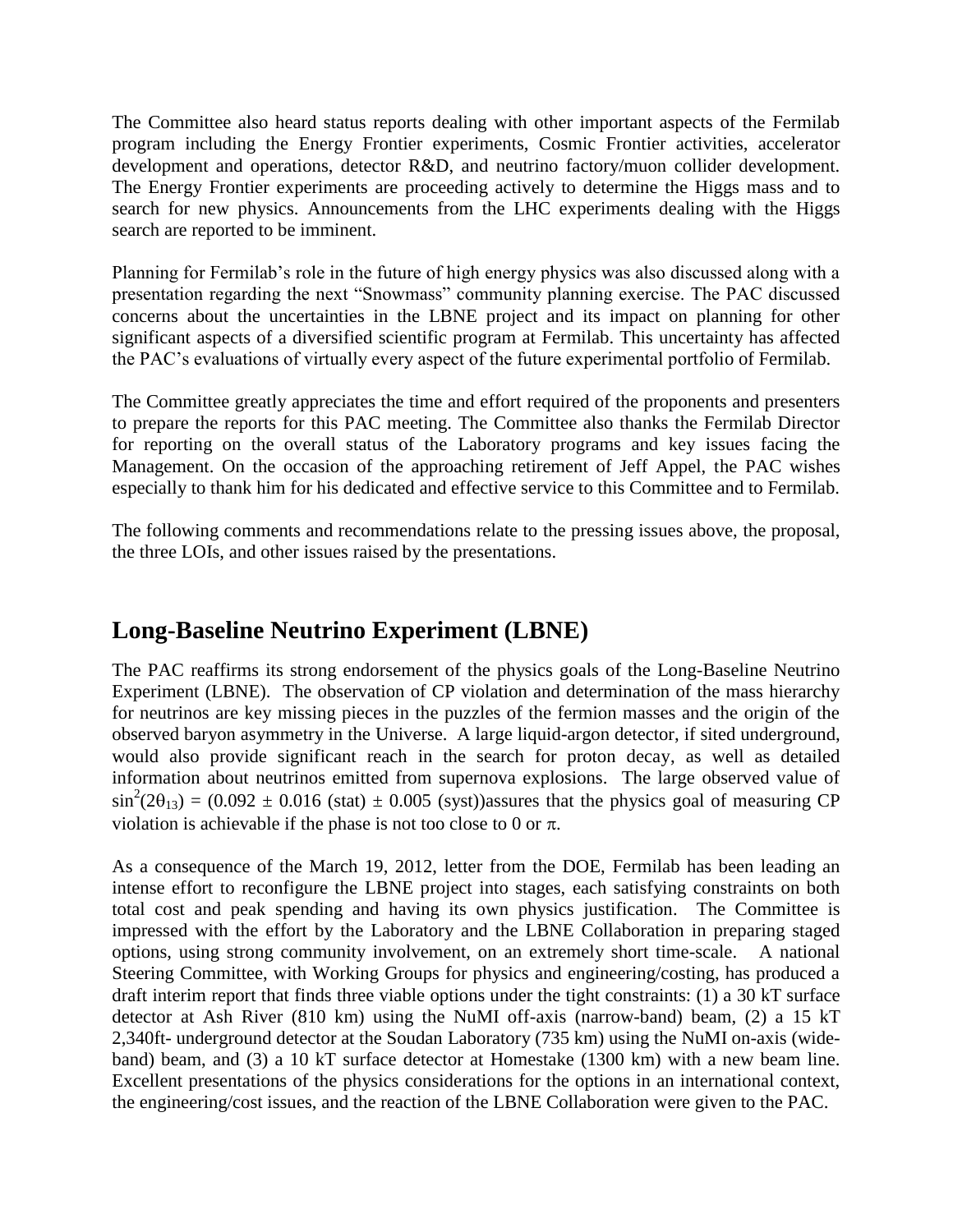The PAC concurs with the analysis of the pros and cons of each option as presented in the Steering Committee report. The PAC further agrees that if additional funds (\$135M current estimate) were available to place the 10kT detector underground at Homestake, the Phase 1 program would be greatly enhanced.

The PAC also concurs with the Steering Committee's inclusion of the unresolved technical risk of operating a liquid-argon detector on the surface, due to the large flux of particles from cosmic rays. Despite the optimistic initial estimates, this remains a key technical risk that must be managed and resolved. A large reduction in the fiducial volume would make the experiment unviable. Therefore, the PAC recommends that the underground options (Homestake and Soudan) be maintained, at least until this risk has been retired. The PAC recommends that the Laboratory and the LBNE Collaboration move as quickly as possible to answer this key question. The PAC would appreciate updates on the progress as new information becomes available.

The PAC reiterates that the ultimate goal -- a large detector underground for both high-intensity neutrino measurements and the other physics topics noted above -- is only fully realized in Phase 2. Concerns were expressed by PAC members that the beginning of Phase 2 is pushed far into the future in the staged program. The PAC also concurs with the Reconfiguration Report that a near detector is essential for full understanding of the physics of neutrino oscillations, particularly in case the data suggest new physics, *e.g.*, sterile neutrinos. Therefore, the PAC encourages the Laboratory and the Collaboration to seek additional domestic and international partnerships to enhance the physics reach of Phase 1. Committing to a steady direction is necessary to enable a broad international effort on neutrino physics at Fermilab.

# **GLADE LOI (P-1029)**

The proponents of the Global Liquid Argon Detector Experiment (GLADE) LOI presented an idea to install a 5 kt liquid-argon detector in the same hall as the NO**v**A far detector. The addition of GLADE to NOvA, T2K, and reactor experiments would enhance sensitivity to the neutrino mass hierarchy. As such, the contribution of GLADE would be most significant if it could run concurrently with NOvA. In the long term this plan is not competitive with the proposed options for LBNE. An experiment of this type could become an interesting option if the current plan for LBNE is not realized.

# **Project X**

Project X is the centerpiece of the Fermilab strategy for the development of a world-leading Intensity Frontier program. It would provide a high-power proton source enabling the study of neutrino oscillations, rare processes (for kaons, muons and neutrons), nuclear physics, and nuclear energy applications, while providing a path towards a future neutrino factory or muon collider. Budgetary constraints have led to the need for a staged approach, with each stage costing significantly less than \$1B, each stage with compelling physics opportunities, and using existing elements of the Fermilab complex where possible.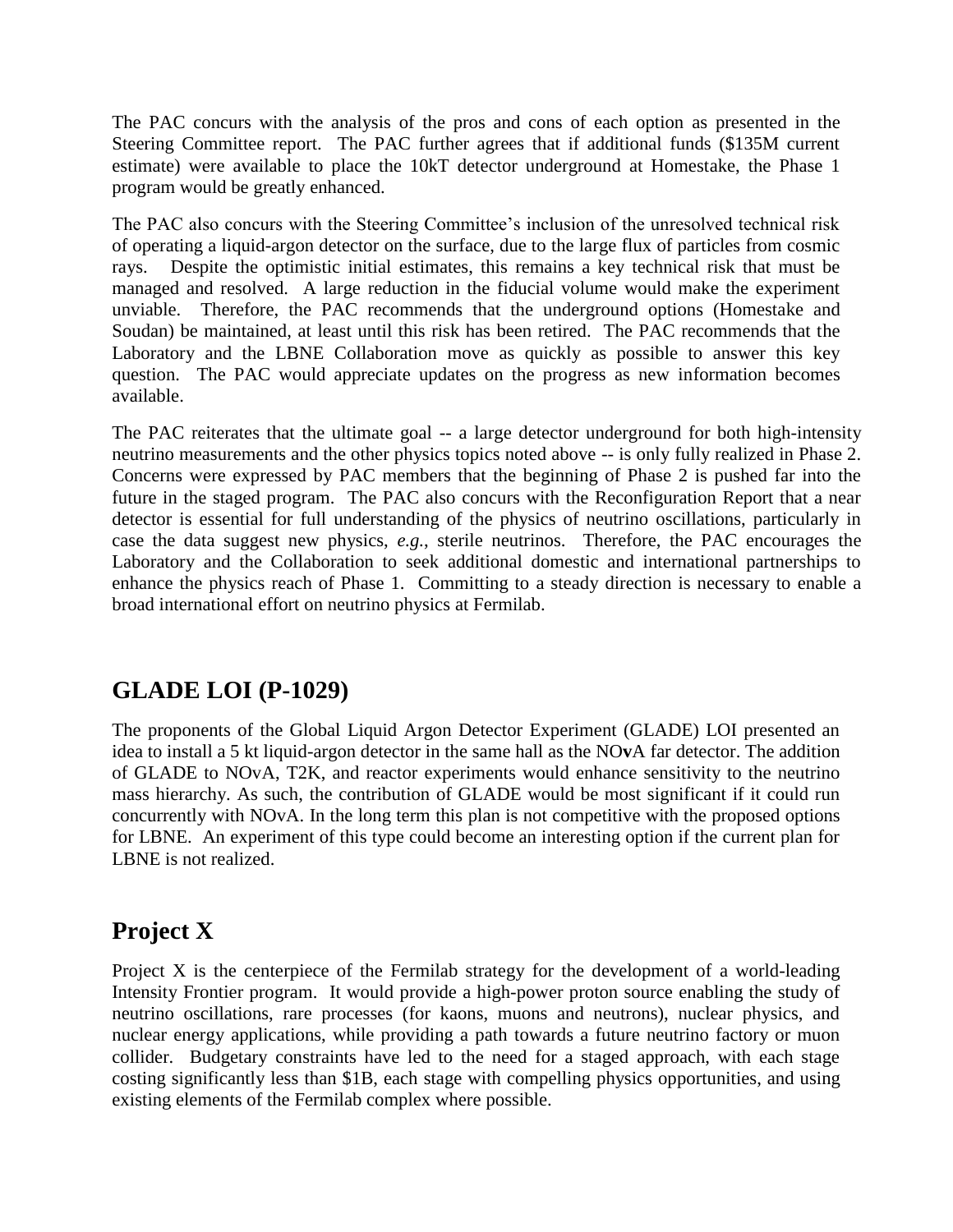The PAC received a document describing the proposed Project X performance by stage, and heard presentations on the phasing of Project X, and on its physics, given remotely from the physics study workshop that was proceeding in parallel. The three proposed stages consist of first replacing the existing 400 MeV linac with a 1 GeV CW superconducting linac with the capability of delivering flexible beam formats to multiple experiments; second, extending the CW linac to 3 GeV; and finally completing the reference design with a pulsed linac for acceleration to 8 GeV. A fourth stage, going beyond the Reference-Design-Report performance, is also under discussion.

The PAC understands that the physics case for each stage is a work in progress and must be further developed. Stage 1 will provide an increase of Main Injector beam power by up to 70%, from 700 kW to 1.2 MW, of significant interest for the long-baseline program at NOvA and LBNE. Nevertheless, this application uses only 2% of the available power. Another ~8% might be used to increase the power to the Mu2e experiment, but the practical value must be better understood. The PAC recommends that the physics case be strengthened through further investigation of potential Stage-1 applications, such as the neutrino and muon programs, and neutron EDMs. Other ideas, such as hidden-sector searches and muon cooling, should also be investigated and clearly articulated. The PAC looks forward to hearing a more fully developed physics case for Stage 1 at its next meeting.

Enhanced power for kaon physics will be possible at Stage 2 when the beam energy is increased. At Stage 3, at least 2 MW of beam power will be available at an energy of up to 120 GeV for the long-baseline neutrino program. Good progress is being made in the study of siting options for each stage. PXIE (the Project X Injector Experiment) is a program of system tests for the front end of Project X. It is considered by the PAC to be well conceived and is strongly supported. It will give impetus to the development of this rich program.

# **Polarized Drell-Yan Measurements with the Main Injector (P-1027)**

Members of the SeaQuest Collaboration presented their proposal (P-1027), an experiment to expose their E-906 detector to a transversely-polarized proton beam. The goal of the experiment is to measure the "Sivers Function" by comparing polarization asymmetries in the Drell-Yan process, a high priority measurement in QCD. The polarized Drell-Yan process is thought to be the cleanest of many competing determinations of this quantity. The proponents emphasized that Fermilab is the best place to make this measurement. The P-1027 Collaboration proposes a fabrication and installation schedule to begin in 2013, with data taking to commence in 2015. The requested exposure is likely to be two years.

Although the SeaQuest detector would be reused in P-1027, numerous modifications to the Main Injector, Booster, and Linac will be required in order to produce a 70% transversely polarized beam directed to an unpolarized hydrogen target. Nevertheless, P-1027 is a natural way to capitalize on the investment made in SeaQuest, and cooperation between the DOE Offices of Nuclear Physics and High Energy Physics is valuable.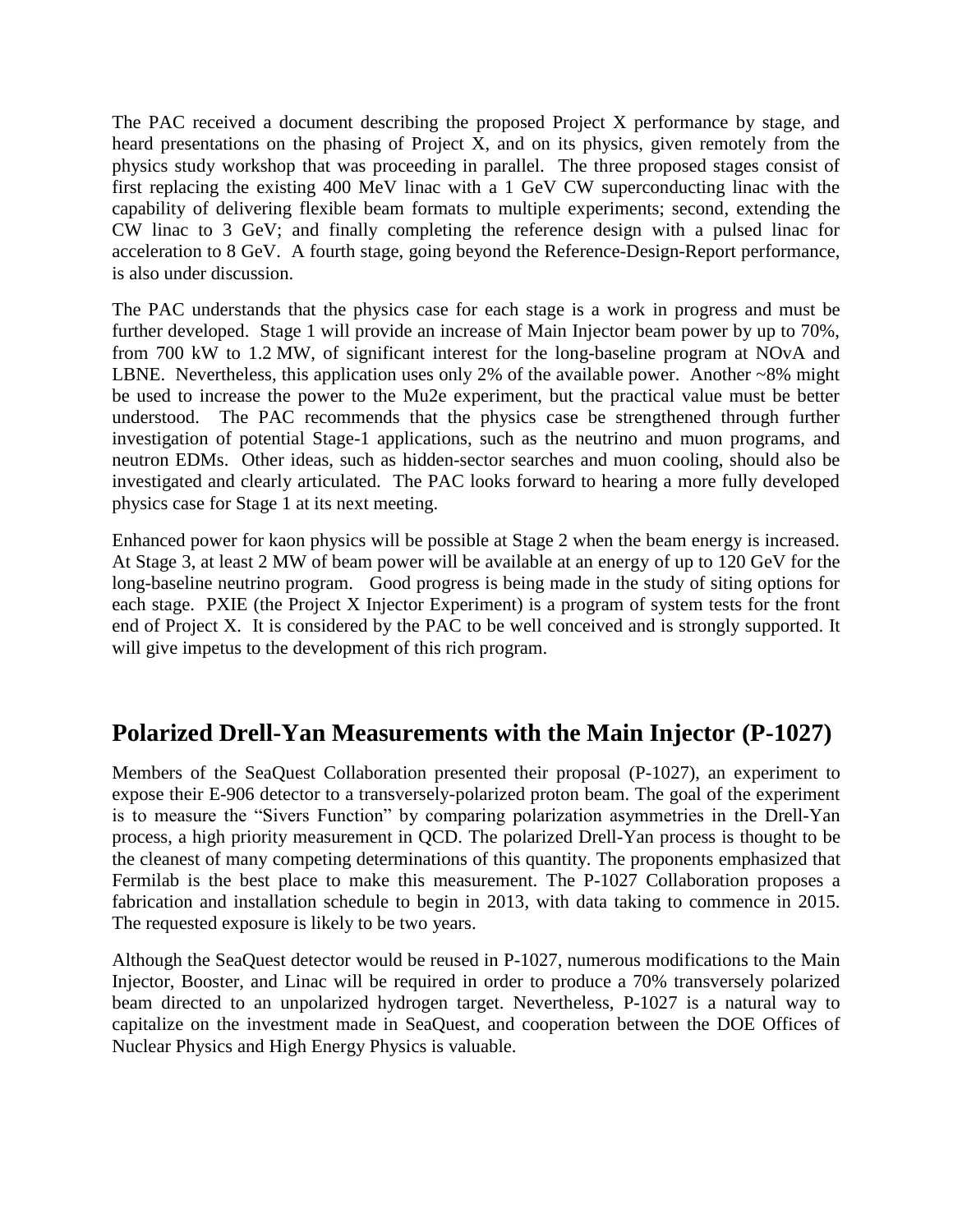As proposed, P-1027 could significantly impact the core programs at the Laboratory. Even with this concern in mind, the PAC can imagine a scenario in which impacts on the core program might be minimized.

The PAC has concerns, and would like answers to some questions before being able to consider making a recommendation on the request for Stage I approval.

Questions for P-1027

- 1. Running with two Siberian Snakes in the Main Injector would impact the core Fermilab program as one of them would require removal of the NOvA extraction kickers. What would the reduction in polarization be with one MI snake and what would be the quantitative effect on the goals of the experiment?
- 2. In-kind and M&O contributions from outside of Fermilab sufficient to mount and sustain the experiment would be necessary in order to recommend approval, and the budget model needs to be fleshed out in greater detail with the DOE ONP, OHEP, and NSF. What arrangements can be made to secure outside funding?
- 3. There are two estimates for Snake fabrication and they vary widely. What are the anticipated costs for snake fabrication?
- 4. What are the likely impacts on the Fermilab infrastructure and expert personnel in the installation and commissioning of the components of the proposed polarized-proton beam in this system?
- 5. What are the likely resource and infrastructure implications for operating such a beam?

## **Short Baseline Neutrino Experiments**

The PAC heard a presentation and received a report from the Short-Baseline Neutrino Focus Group established by Fermilab. Following a suggestion in the December 2011 PAC report, Fermilab responded rapidly to define a strategic plan for short-baseline neutrino physics. The report outlined that several neutrino oscillation experiments have produced hints that do not seem to fit within the simple three-flavor mixing framework. These tensions might be purely statistical in origin, or might arise from one or more unidentified systematic effects or from new physics. The Focus Group report established a valuable baseline for evaluating the extent to which ongoing and planned neutrino experiments will be able to determine the origin of these anomalies. The report also addresses competing facilities and future capabilities at Fermilab for supporting a short-baseline neutrino program to definitively resolve these questions, and suggests what the criteria for an optimal short-baseline neutrino program might be beyond the presently approved and running experiments.

The Focus Group made a number of recommendations promoting new experiments to deal definitively with the short-baseline neutrino-oscillation issue. Among them is the compelling statement that any new short-baseline proposal should clearly demonstrate in detail the ability to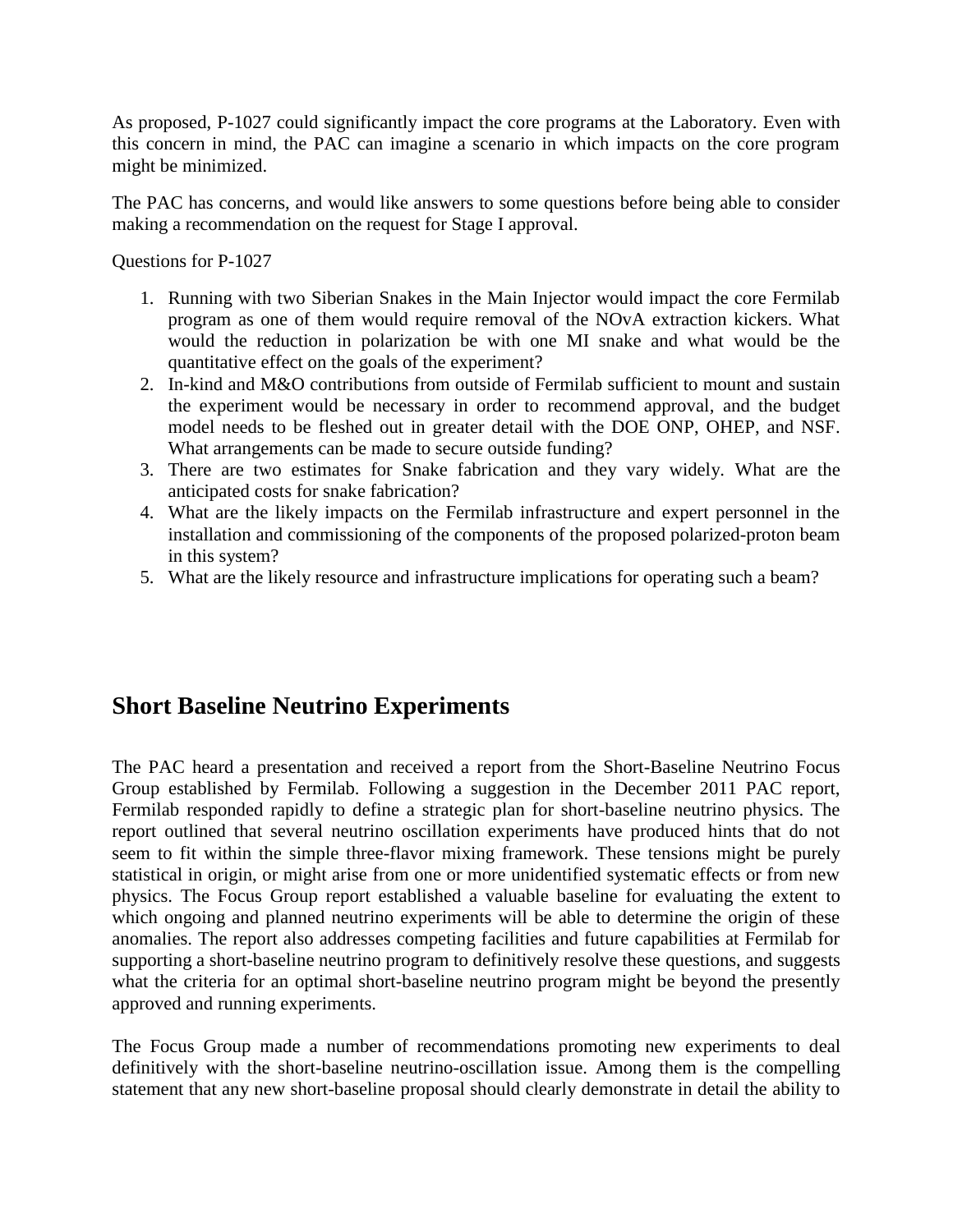discover, or exclude (with at least 5σ significance), sterile neutrinos over the entire parameter space indicated by the LSND and recent MiniBooNE results. The PAC considers that any new experiment should address appearance and disappearance phenomena. In addition a new experiment would be better justified if the physics case for sterile neutrinos is further enhanced by new measurements from MicroBooNE, MINOS+, reactor, or radioactive sources.

The PAC received two LOIs dealing with possible new short-baseline neutrino-oscillation experiments: LAr1 and νSTORM.

### **LAr1 LOI (P-1030)**

The PAC heard from the proponents of the LOI for LAr1. The concept of this experiment is to place a one-kiloton-scale liquid-argon detector in the Booster Neutrino Beamline at ~1km from the target and to use the MicroBooNE detector (re-positioned) as a near detector, to address the sterile-neutrino hypothesis as the solution of the LSND/MiniBooNE anomaly. Preliminary sensitivity plots for  $v_{\mu}$ -to- $v_{e}$  appearance were shown for neutrino and antineutrino modes. The PAC recognizes the advantages of the two-detector approach and the potential benefit of the liquid-argon-detector technology for this physics. The PAC has concerns on the following issues: how development of this one-kiloton-fiducial-volume detector fits in with the liquidargon-detector development for LBNE; the precision of the estimated systematic uncertainties for the  $v_e$ -appearance sensitivity plots; the sensitivity for addressing both the LSND and MiniBooNE anomalies; and the capability of definitively addressing the disappearance channels.

#### **STORM LOI (P-1028)**

The PAC heard and discussed the vSTORM letter of intent. The experiment would consist of a muon storage ring to produce a neutrino beam from 3.8 GeV-muon decays, and of a 1000-tonscale magnetized-iron far detector located approximately 1.5 km away from the ring. This configuration, based on an old, but never implemented idea, would provide an ideal setup to study eV-scale oscillation physics in appearance and disappearance modes, and to measure electron and muon neutrino cross sections with an unprecedented precision. The envisioned facility offers opportunities for extensions, such as adding a cooling channel and opening the path towards neutrino factory technologies. The presented baseline design envisions a new 60 GeV, 100 kW target station, followed by a collection/transport channel and a decay ring. A cost estimate was presented, and the required investments are significant.

A clear set of parameters for the various accelerator components and schemes, backed up by beam-transport simulations, and the corresponding achievable performances were presented. Assuming  $1x10^{21}$  protons on target are achievable in 5 years, the neutrino event rates are impressive, even in a 1000-ton detector. Each accessible-flavor neutrino ( $v_e$  and anti- $v_{\mu}$ , or anti $v_e$  and  $v_u$ ) would produce several hundred thousand events in the far detector and several million events in a near detector approximately 50 m from the decay ring. The baseline magnetized-iron detector (SuperBIND) offers a reasonable approach for studying muon final states.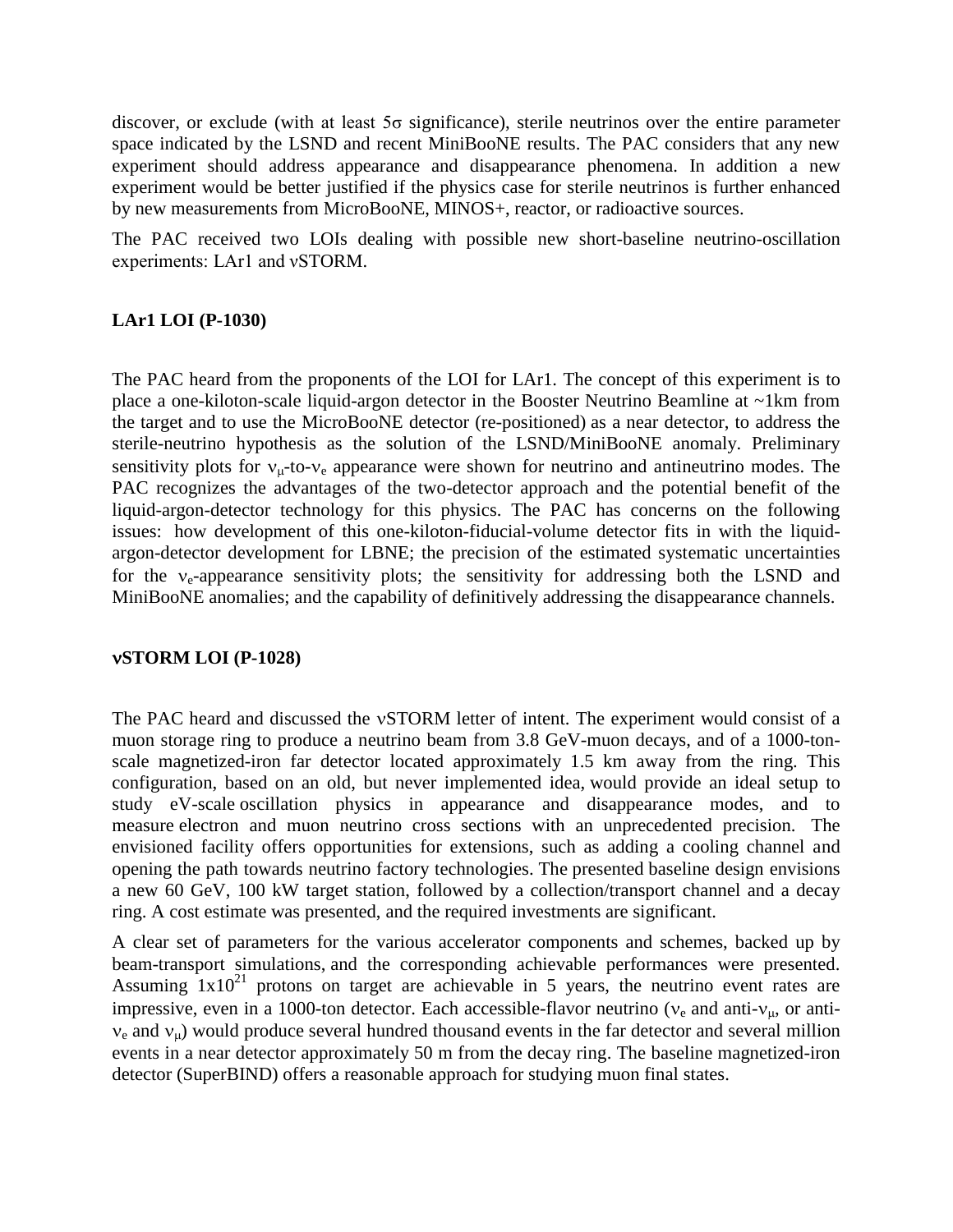The event reconstruction efficiency of the SuperBIND depends sharply on the energy in the region of interest and drops significantly at the lower range. A further optimization of the detector and of the reconstruction method might help to recover lower-energy events. A low probability of muon-charge misidentification and a high event rate would provide a clean environment to probe electron-to-muon neutrino oscillations.

The combination of a clear resolution of the short-baseline neutrino anomalies, the precise measurements of the neutrino cross sections, and the synergy with neutrino-factory technology makes this a potentially attractive project.

# **Overall Intensity Frontier Strategy**

Over the past six months, it has become clear that both LBNE and Project X must be phased programs. There has been intense parallel activity in both these areas. The PAC commends the Laboratory for its strong leadership and execution in dynamic circumstances.

One interesting result is the possibility of interleaving the phases of these projects so that Phase 1 of Project X could start significantly earlier than previously foreseen.

However, the resulting stretched timescale due to budgetary limitations is a concern. To deliver physics as soon as possible, the PAC encourages the Laboratory, in close consultation with the various interested community groups, to look for opportunities to optimize the phasing to make these programs mutually beneficial as the phases are interleaved.

In the current notional timeline, Phase 2 construction for either project would not be complete until 2030 or later. This long timescale has several important implications:

- The physics cases for each phase must be independently compelling at the anticipated timescales, with particular emphasis now on the physics case for Phase 1.
- It is essential to continue to press the importance of the later phases.
- The reliability of aging infrastructure must continue to be assessed as the details of the phasing are formulated.

The PAC urges that the updated physics cases for the phased programs be intensively discussed as soon as possible with the rest of the particle physics community, starting with those working at the Intensity Frontier, as well as with the broader scientific community.

Finally, the PAC appreciates the efforts of the Laboratory towards realizing a diverse program, and encourages continued efforts to maintain opportunities for high-priority smaller projects even as the very large projects proceed.

# **Cosmic Frontier**

The PAC was impressed with the Fermilab program at the Cosmic Frontier. The program is well balanced, with careful choices of high impact projects that are aligned with the DOE mission and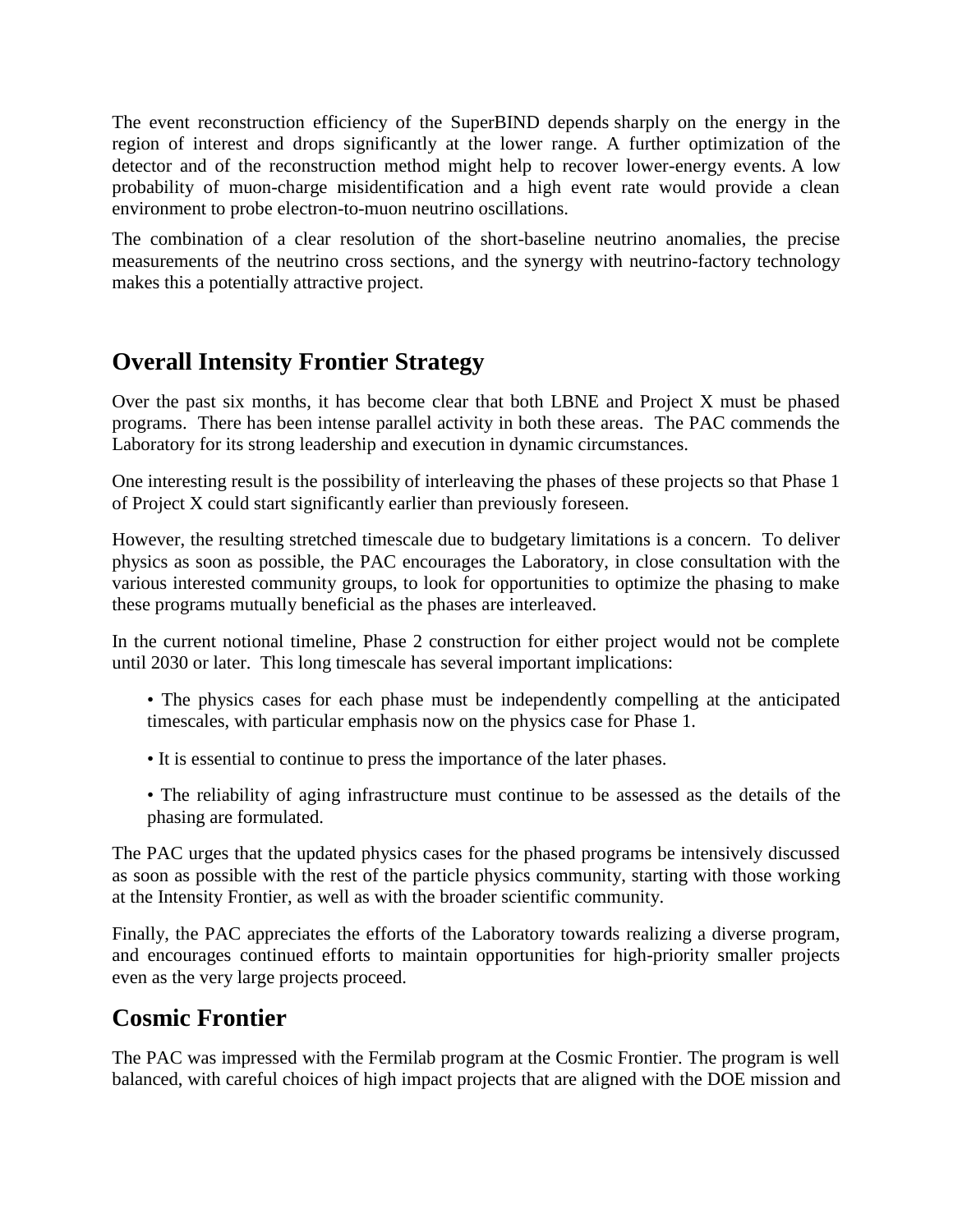consistent with a tight-budget environment. The Fermilab Cosmic Frontier program also has considerable accomplishments to report.

### **Dark Energy**

The study of dark energy accounts for over half the program. The Sloan Digital Sky Survey continues to produce important results. The \$35M Dark Energy Camera (DECam) has been completed according to specification, as marked by successful completion of DOE Start of Operations, CD4. The camera has been shipped to Chile and is currently being installed on the Blanco telescope. This is an impressive accomplishment, for which the whole team should be congratulated. The immediate challenges include commissioning the camera, performing the scientific verification, and beginning the survey by the end of the year. Over the next five years, photometry on 300 million galaxies and 4000 supernovae out to z~1 will be performed. The plans for data management have had to be revised. There is a temporary pipeline for the initial survey to be followed by a more permanent arrangement. The PAC looks forward to an update on progress on this schedule at its next meeting.

The natural next step for the Laboratory would be to participate in a ten-million-redshift spectroscopic survey to z~1. The two potential projects are DESpec, led by Fermilab, and BigBOSS, led by LBNL and in which the Fermilab group has a small involvement. There are strong points to both projects and the Committee encourages the Laboratory to seek a consensus on a single proposal. Several upcoming events, including the NSF portfolio review, the determination of the starting date for LSST, and a 2013 Community Summer Study will change the landscape, and the time could be ripe for defining the next phase of dark energy science, including a unified redshift survey.

In addition, a larger engagement of the Laboratory with LSST (currently proposed to start in 2014) should be considered.

### **Dark Matter**

The Laboratory is involved in three dark matter experiments, CDMS, COUPP and DarkSide. The Laboratory has started to address the manpower concerns expressed in previous PAC reports.

A selection process is starting at the national level. The underground-science competition at NSF and Generation-2 Dark-Matter R&D competition at DOE this year will lead to project proposals in October 2013 and a second selection stage in 2014. It is important for the Laboratory to provide enough scientific and engineering support to the selected teams this year, potentially rebalancing the current distribution of effort, to augment the teams' chances at the project selection stage.

In addition to the program described above, the innovative small DAMIC experiment is searching for very-low-mass WIMPs .

### **Cosmic Rays**

Fermilab's involvement in the Auger project is ramping down. The remarkable success of this project towards resolving the GZK controversy is noted. It is anticipated that the composition of the ultra-high-energy cosmic rays will be determined soon.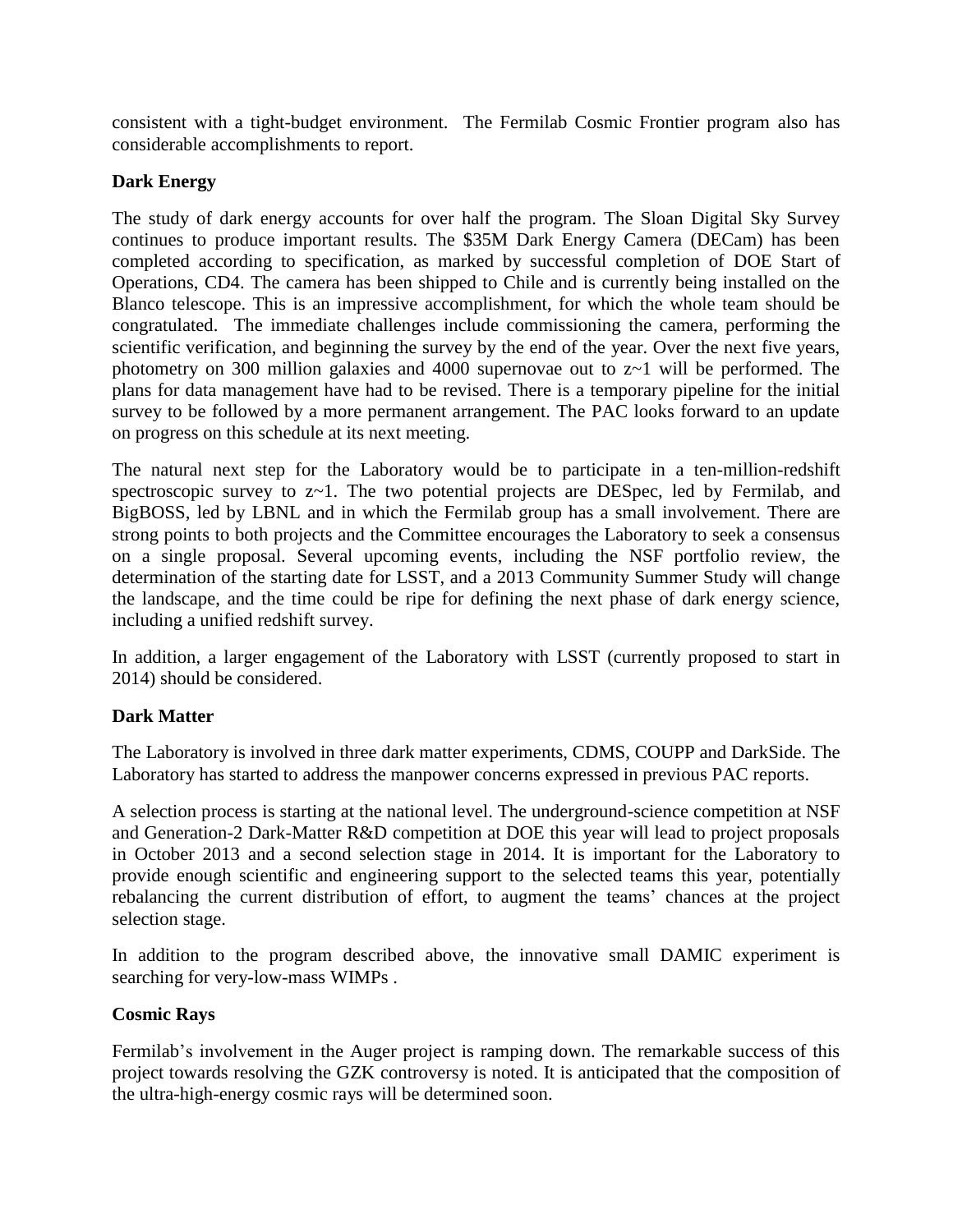#### **Holometer**

There has been rapid progress on this ambitious investigation of physics at the Planck scale. The experiment's goal is to set a sub-Planckian limit on quantum noise within two to three years. If a positive measurement is made, which can be shown to be fundamental, this discovery will initiate an exciting and major new research field. In either case, the developed technology may find other uses, such as for axion-like particle searches.

### **Cosmic Microwave Background**

With successful completion of QUIET-1 there is no plan for future involvement in this research area. However, there might be another opportunity in the future for developing a national program in which Fermilab could play an important role.

## **Energy Frontier**

With the Tevatron Collider data taking period ended, the CDF and DZero collaborations are working on finishing key analyses. These groups continue to produce important physics results and PhD theses. The Committee is happy to see that the Laboratory is providing the necessary support, especially for computing and visitors, to ensure a timely completion and publication of the relevant physics results. The Committee supports the effort to develop a strategy for data preservation.

With the energy frontier shifting to the LHC, Fermilab has been very effective as a host laboratory for CMS. The LHC Physics Center, LPC, is a valuable resource for the entire US CMS community. The fellowship program is essential in keeping the vibrant group on site. Fermilab scientists are playing key roles both in the CMS Collaboration management and in physics groups. Fermilab physicists are major contributors to a large number of CMS publications. Fermilab's role is critical to ensure a US prominent role in the CMS upgrade.

Fermilab hosts a CMS Tier 1 computing site which is key to timely data processing and is important to ensure a direct access to data by the US collaborators. The Committee encourages the Laboratory to continue its support for CMS computing. The LPC and the well-organized test beam facility at Fermilab are essential components in maintaining the Laboratory's connection with the CMS user base.

The Committee is concerned with recent developments that effectively preclude some US authors on LHC scientific papers based on their funding sources. Artificial separation between "operations" and "research" specialists can have a harmful effect on the whole field. The PAC would be interested to hear about the implications of these decisions on the Fermilab staff.

LHC experiments are reshaping the particle physics landscape. The Committee compliments Fermilab for ensuring its role in a next energy-frontier machine by pursuing accelerator R&D applicable to both linear and muon colliders and by collaborating with CERN on the technologies needed for luminosity and energy upgrades of the LHC.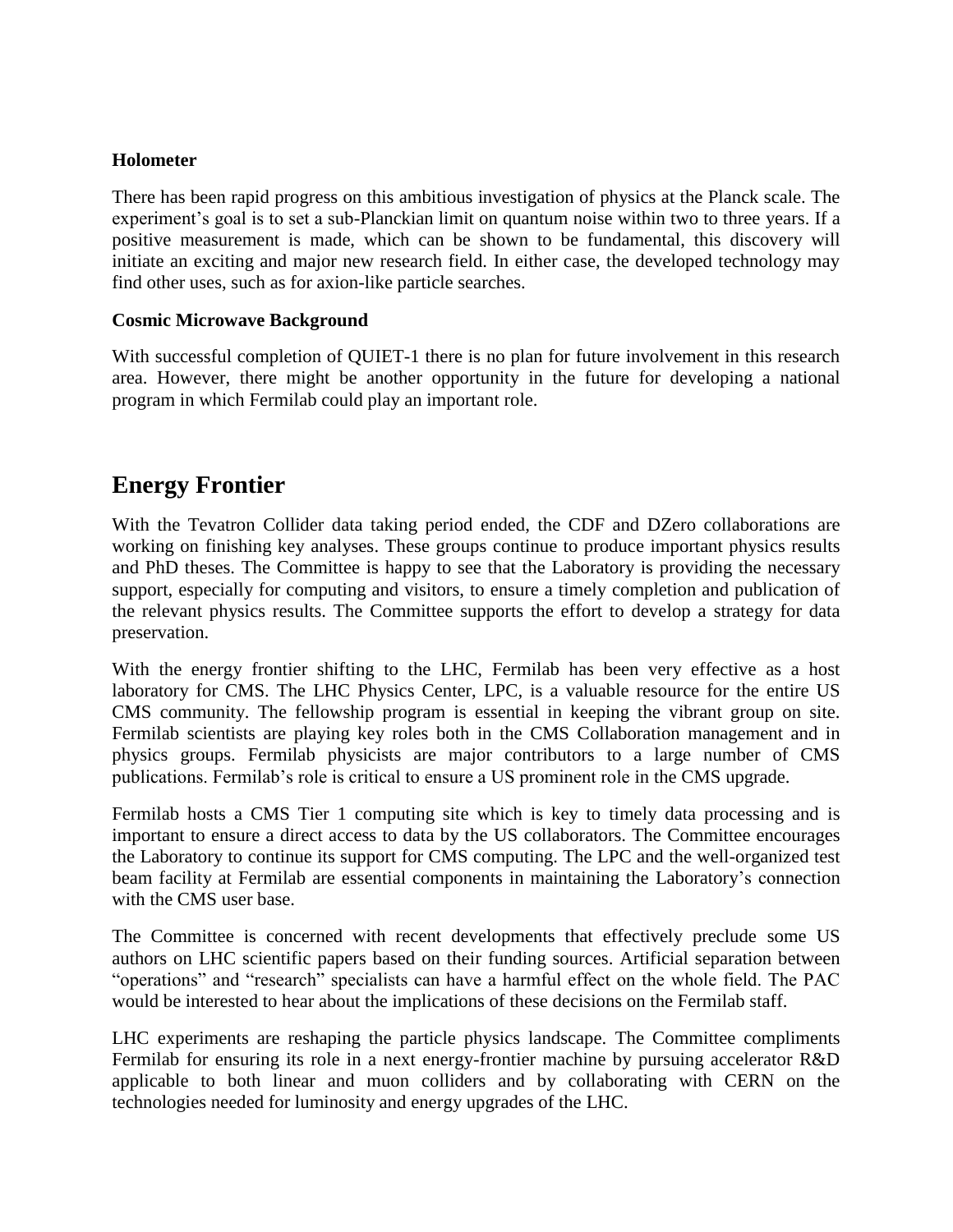### **Other Topics**

#### **Tevatron Operations**

The PAC heard a final summary of the remarkable Tevatron Collider running with both record peak (> 400/µbarn/s) and integrated (>11.8/fb) luminosities delivered from FY2002 through FY2011. The overall Tevatron performance was a stellar achievement for Fermilab and the Department of Energy.

#### **Neutrino Operations**

Neutrino delivery to MINOS, MINERvA, and the NOvA Near Detector on the Surface in FY2012 was above projections following the resolution of the NuMI target problems of last year. A re-engineering of the cooling system led to a more reliable target with no leaks. A retuning of the Main Injector after Tevatron operations ceased led to a factor-of-two reduction in beam losses and the subsequent FY2012 proton delivery exceeded  $2.5 \times 10^{20}$  protons on target (POT) for a total of  $1.6 \times 10^{21}$  POT over the full MINOS run. This ends the approved MINOS run.

Booster Neutrino Beam performance to MiniBooNE in FY2012 also exceeded expectations, with a total of  $1.5\times10^{20}$  POT, which resulted in a doubling of the number of antineutrino events. The total delivery for MiniBooNE exceeded  $1.5 \times 10^{21}$  POT – above expectations. This ends the MiniBooNE run.

#### **SY120 Operations**

Operations for SeaQuest involve slow extraction of the Main-Injector beam for the first time at high intensity. The test beam area has run with  $10^{11}$  protons per spill, while SeaQuest requires 100 times that rate. The engineering-period running for SeaQuest took place during the spring of 2012, but both beam pipe vacuum and beam spill quality problems were encountered which made commissioning difficult. The vacuum problem was dealt with in the short-term and a pipe insert can eliminate problems when the program resumes. The beam quality issues require a more sophisticated feedback system which will be worked on during the shutdown. Delivery of high-quality beam to this experiment will be a challenge.

#### **Proton Improvement Plan**

Some important pieces of the Fermilab beam system are four decades old and the Proton Improvement Plan (PIP) has been initiated in order to support the larger proton-intensity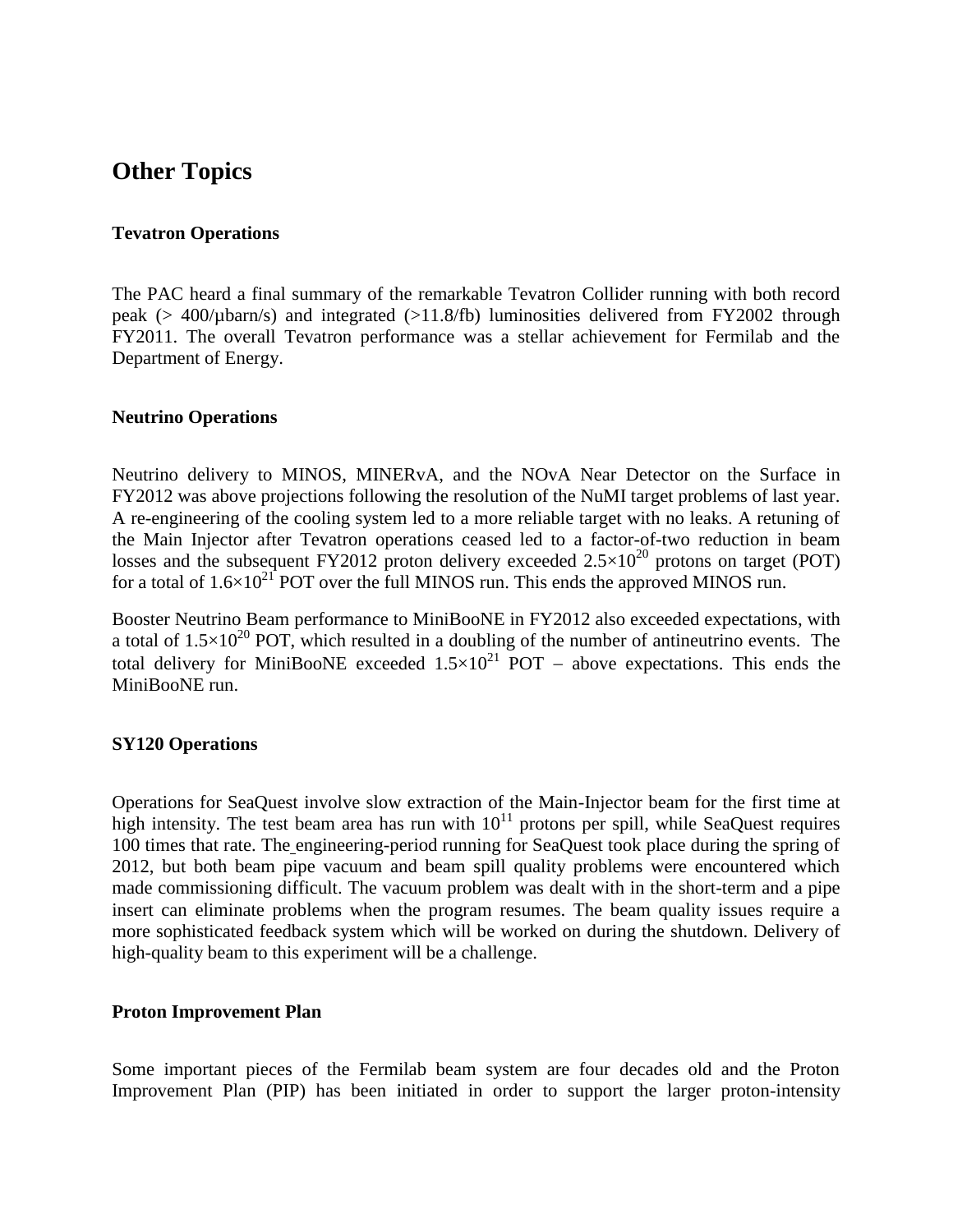demands of the scientific program beyond 2013. This ambitious program happens within a severely limited budget.

The most urgent replacement is that of the forty-year-old Cockroft-Walton source with an RFQ injector system scheduled for this fall. A newly-received RFQ is just beginning shake-down and quality-control testing. There are indications of an energy loss outside of manufacturer specification, and the vendor is involved in trying to understand the source of the losses.

Likewise the Linac is quite old and at risk because of a single-source vendor for the 200 MHz RF power tubes. Multiple options are being investigated for replacement. These are but a few of nearly a dozen PIP projects scheduled for the Linac and the Booster.

The NOvA project includes upgrades to accelerator and neutrino beam systems (ANU). The upgrades include reconfiguration of the Recycler Ring as a pre-injector to the Main Injector, refurbishing of many magnets, installation of new RF systems and kickers in various locations, and necessary improvements to the very radioactive target hall. The first new sophisticated graphite target for NOvA has been received from the Rutherford Appleton Laboratory in the United Kingdom. This work is just beginning, and is scheduled for completion by February 2013.

Finally, the PAC heard of the highly utilized and important test-beam capabilities in the Meson Area. Protons, pions, electrons, and muons are available, and more than 200 researchers made use of the facility in the seven-month FY2012 run. The test beam was also a popular feature of the EDIT school in February 2012.

The PAC is aware of the effort that is required in order to upgrade the complicated Fermilab accelerator systems and to deliver numerous high-quality beams in support of the physics program. To date, the ANU and PIP projects are on schedule. However, there is a severe limitation in funds for PIP and the PAC is concerned that this will severely impact the program.

#### **Muon Accelerator Program**

The Fermilab Muon Accelerator Program (MAP) is focusing on the development of two future accelerators: a muon collider designed to explore the Energy Frontier, and a neutrino factory designed to explore the Intensity Frontier. The two programs share R&D and utilize the same front-end muon source.

During the initial phase of the project, the main priority of MAP is to establish conceptual feasibility of a multi-TeV muon collider. Such a machine has some advantages with respect to an electron-positron collider because the larger mass of the muons suppresses synchrotron radiation and beamstrahlung, thus allowing for higher center-of-mass energies and better beam-energy resolution. On the other hand, many technical challenges need to be resolved before a muon collider can become a reality.

In the past year, substantial progress was made on the development of several key components of a muon collider. The proof of principle of a liquid-mercury jet target was achieved by the MERIT experiment at CERN. The ionization-cooling technique is developing in the context of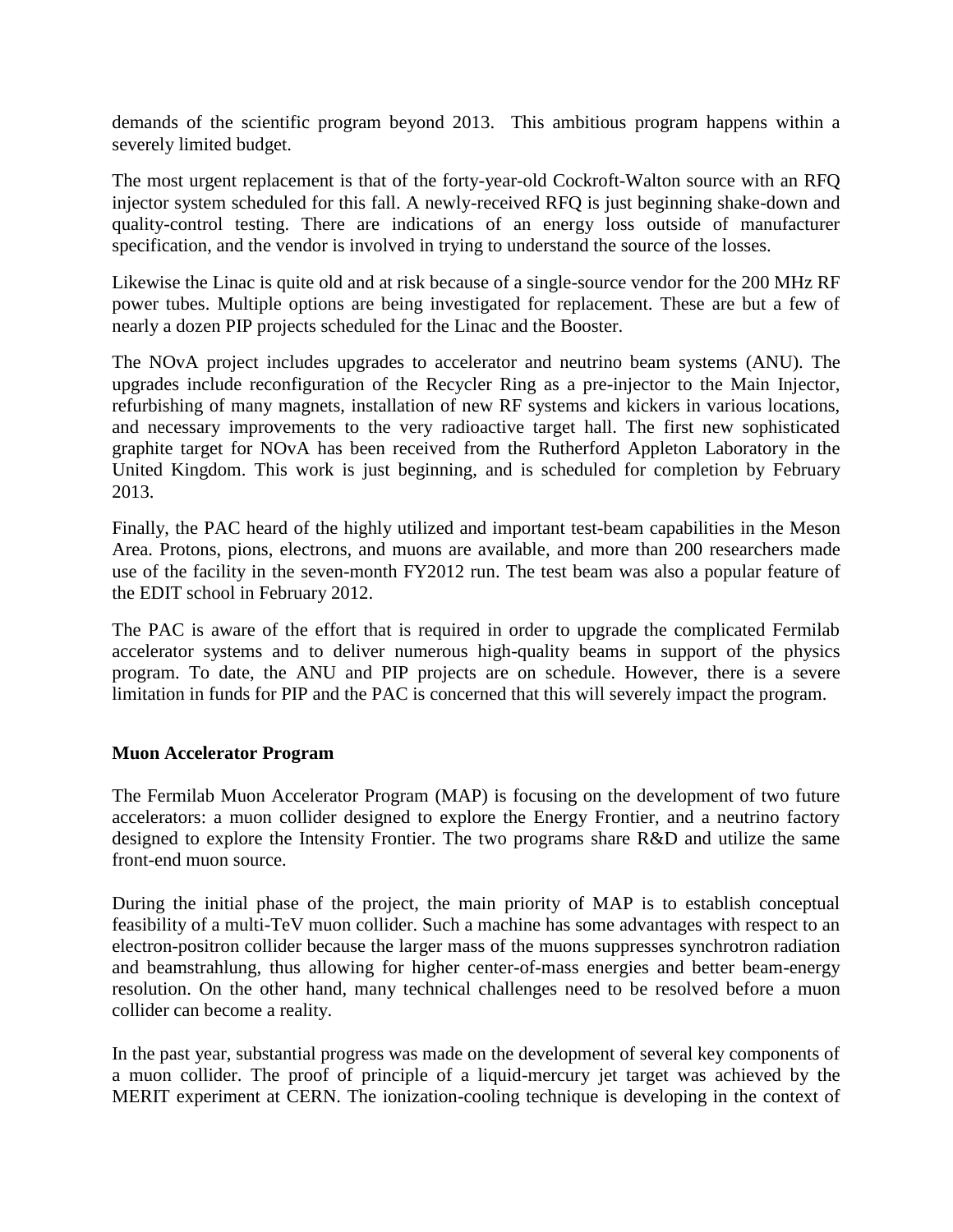the Muon Ionization Cooling Experiment (MICE) at the Rutherford Appleton Laboratory, where past issues with the spectrometer solenoids and coupling coils seem to have been understood. Additional progress has also been made on the development of cavities, vacuum RF, highpressure RF, and high-field magnets.

Some steps forward were also made in terms of detector simulation and physics studies, in particular in the context of the Telluride Muon Collider workshop in the summer of 2011. However, the momentum on this effort has substantially decreased over time.

The PAC congratulates the MAP group for their achievements in accelerator R&D during the past year. However, the Committee is concerned about the progress in detector simulation and physics studies since the Telluride Workshop, and suggests that a parallel effort of preparing for the 2013 Community Summer Study be mounted for muon collider physics as is being done for the neutrino factory. The Committee therefore recommends enhancing the present level of effort in this field by revitalizing the collaboration with other institutions and laboratories.

### **ORKA**

The purpose of ORKA (P-1021) is to search for new physics beyond the Standard Model by measuring the branching ratio of  $K^+ \to \pi^+ \nu \bar{\nu}$  with a breakthrough sensitivity capable of collecting 1,000 Standard Model signal events. The Standard Model prediction of the branching ratio is expected to be understood at the level of several percent uncertainty with improved measurements of CKM parameters by current and future B-factory experiments. This makes the measurement extremely sensitive to the effects of new physics beyond the Standard Model. Together with measurement of the  $K_L^0 \to \pi^0 \nu \bar{\nu}$  branching ratio, which is sensitive to the imaginary part of *Vtd*, there can be a wide-open exploration of an unambiguous phase space for new physics. These searches are complementary to the direct new-particle searches at the LHC, and the physics case is strong.

In the past, the BNL 787/949 experiments collected seven events in total, and measured the branching ratio  $BR(K^+ \to \pi^+ \nu \bar{\nu}) = (1.73^{+1.15} {}_{-1.05}) \times 10^{-10}$ , using a stopped-K<sup>+</sup> technique to simplify kinematics and particle identification. Currently, the CERN NA62 experiment is preparing to collect of order 100  $K^+ \to \pi^+ \nu \bar{\nu}$  events at the Standard-Model-predicted rate over the next five years, using a complementary technique of in-flight decay with an intense, unseparated beam. The J-PARC E14 KOTO experiment will start taking data next year to search for the neutral partner,  $K^0_L \rightarrow \pi^0 \nu \bar{\nu}$  decays. ORKA plans to use the well-proven, stopped- $K^+$ technique, with a high-intensity proton beam from the Main Injector and improved detector components increasing the acceptance.

At the December 2011 meeting, the PAC encouraged the Laboratory and the Collaboration to explore how ORKA could proceed, even in a severely constrained budget environment. Several issues were identified, including siting of the experiment and the slow extraction from the Main Injector at the needed  $5 \times 10^{13}$  protons per spill.

Since the December PAC meeting, a task force was formed to analyze the cost and technical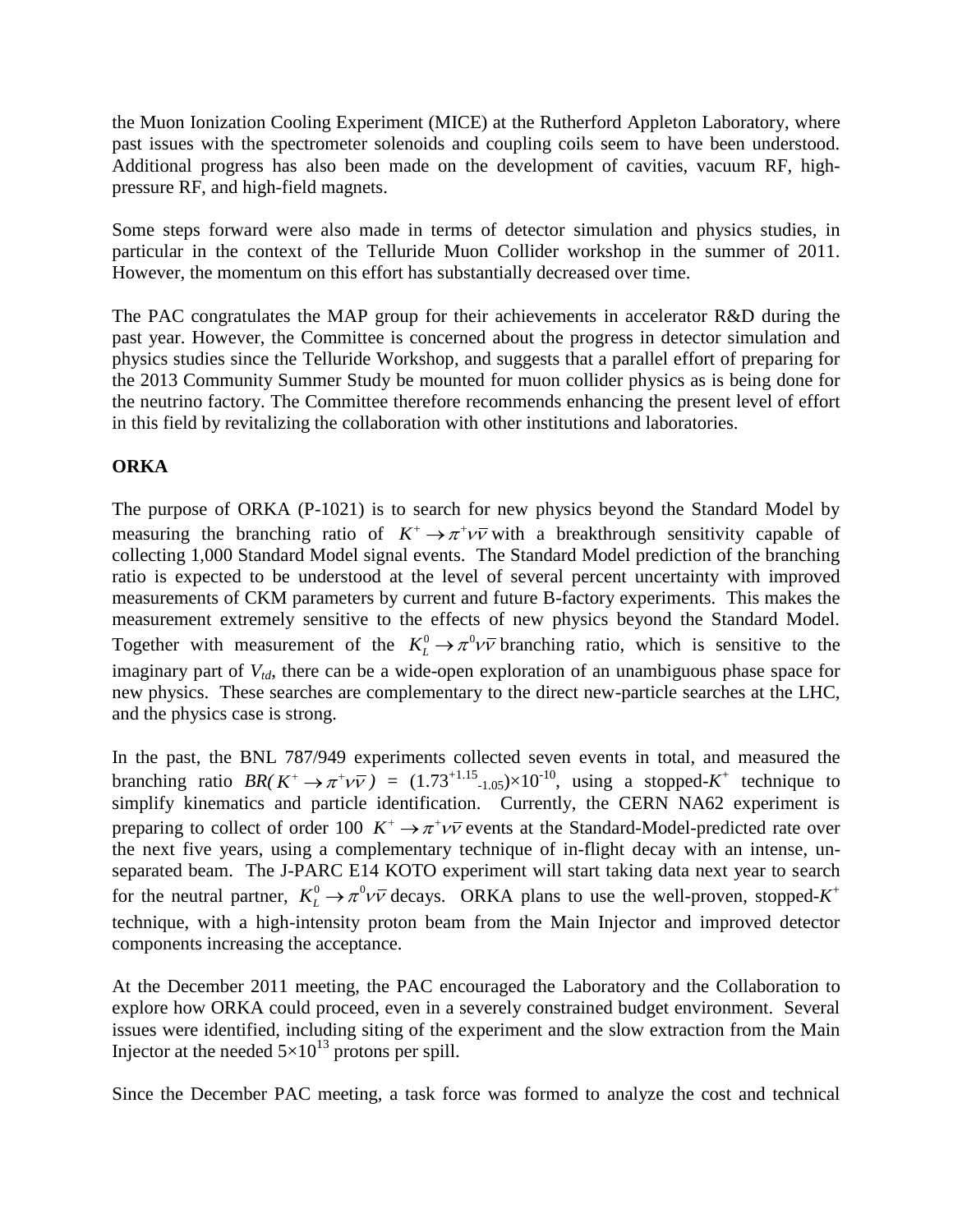issues for preserving the option of installing the ORKA detector in the CDF collision hall, which is the preferred site. The Laboratory has decided to move forward to preserve this option, which the PAC welcomes. The PAC also heard that new groups are interested in joining the experiment.

The PAC again strongly encourages the Laboratory and Collaboration to move forward with the remaining studies necessary to assess how this important experiment can be done and on what timescale.

### **Muon Experiments**

The PAC heard a presentation on the development of the Muon Campus, providing a common infrastructure that is designed to reduce the total costs of the g-2 and Mu2e experiments, while also keeping an eye toward future opportunities. The PAC commends the Laboratory for this development.

Concerning Mu2e, in its December 2011 report the PAC wrote:

*The Committee encourages the experiment to continue to quantify the risks associated with uncertainties in sensitivity and background projections, making measurements where possible, and to put mitigation plans into place as early as possible to avoid erosion of discovery capability. The Committee also recommends that the Laboratory pay particular attention to ensure that the project is ready for effective reviews.*

The PAC was told that the recent Lehman review of Mu2e was successful, which reflects very well on the Collaboration and the Laboratory. As this is a challenging experiment, the PAC recommends continued careful attention by the Laboratory to Mu2e and requests updates on the progress at future meetings.

#### **Generic detector R&D**

Generic detector R&D is an important component of the service role of the Laboratory. The three major activities, representing roughly two thirds of the budget, are the ASIC development including 3D structures, the liquid-argon development, and the test beams. The PAC was pleased with the effort of Laboratory management to address the criticism expressed at the time of the last laboratory generic-detector R&D review by DOE. More rigorous management with an internal advisory group, which meets monthly, has been put in place. Some of the seeded programs of the past have been terminated and some successful activities like COUPP have become approved projects. The liquid-argon R&D has been strengthened, and is starting to produce impressive results relevant to LBNE; e.g., in the areas of liquid-argon purity and  $^{39}Ar$  depleted argon. The 3D ASIC development also appears to be very promising, and Si-PM R&D is progressing well. A detector R&D workshop was organized in December 2010. The Laboratory is also participating in the DPF Task Force on Instrumentation in High Energy Physics and is now better connected to the outside community.

It is important to continue strengthening the oversight of the detector R&D program and to make